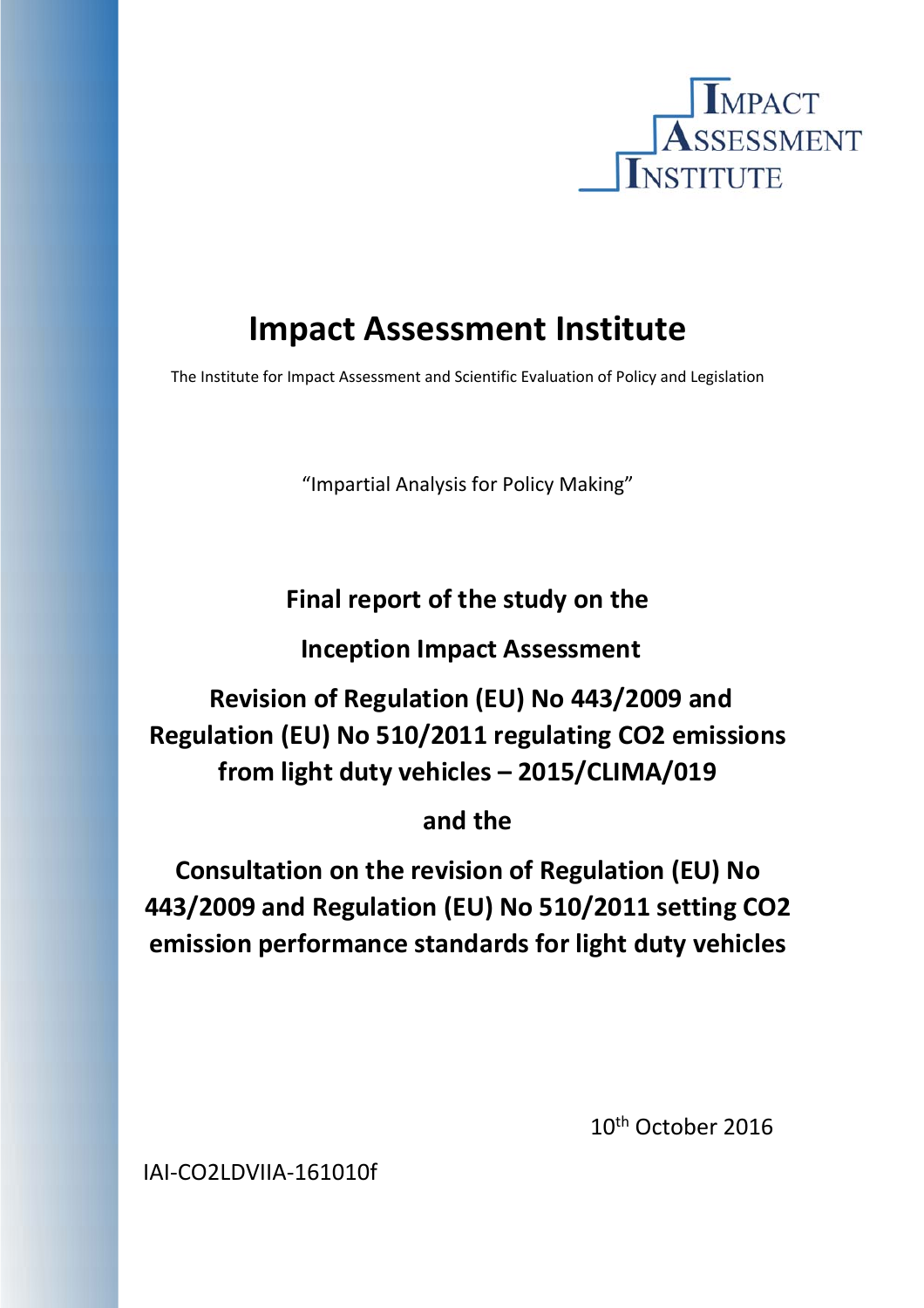#### **Main findings**

This study scrutinises the Inception Impact Assessment (IIA) on Revision of Regulation (EU) No 443/2009 and Regulation (EU) No 510/2011 regulating CO2 emissions from light duty vehicles. The IIA is scrutinised in terms of its adherence to procedures laid out in the Better Regulation Guidelines and the accuracy of the evidence presented.

The IIA presents a clear framework for upcoming legislation but incorporates a fundamental procedural conflict. The intended regulation plans to set CO2 limits for light duty vehicles as from 2025, succeeding existing limits effective from 2015 and adopted limits to be implemented in 2021. Due to the usual lead time for such regulations of around 7 years, requiring adoption of new legislation by around 2018, full evaluation of existing regulation is not possible before advancing with new limits. Since this is in direct contradiction of the Better Regulation Guidelines, the reasoning for this lack of adherence to documented procedure should be clearly acknowledged and justified by reference to relevant technical and political imperatives.

In addition, the following observations are made:

- There is an assumption that legislation is to be adopted, in contradiction to the stated purpose of Inception Impact Assessments to "…indicate whether advancing further at EU level would make sense".
- Insufficient time is allowed between publication of the IIA and the intended legislative proposal, preventing comprehensive processing of stakeholder inputs expected from the ongoing consultation and full assessment of impacts. Again this is in contradiction to the Better Regulation Guidelines.
- A number of statements are made about the expected costs of complying with legislation and effects on European competitiveness that pre‐judge full assessment of impacts to be completed at a later date with stakeholder input.
- Background studies are clearly referenced, but the key pieces of evidence are not transparently set out for stakeholders. A brief synopsis of the most relevant data, findings and intended future assessments would have provided stakeholders with sufficient information to review the data effectively and understand the most important parameters for further analysis.
- The public consultation based on the IIA uses multiple choice questions and allows only brief written input. This does not allow all stakeholders sufficient opportunity to provide detailed input, in particular those with lesser resources and lacking access to policy makers.

In order to ensure a fully informed legislative proposal, it would be necessary to take into account all available evidence on the effects of future limits, including that provided by stakeholders, without pre‐judgement of the results apparent in the IIA. It is necessary to take sufficient time to complete this work, compliant with the imperatives of the EU's Better Regulation agenda.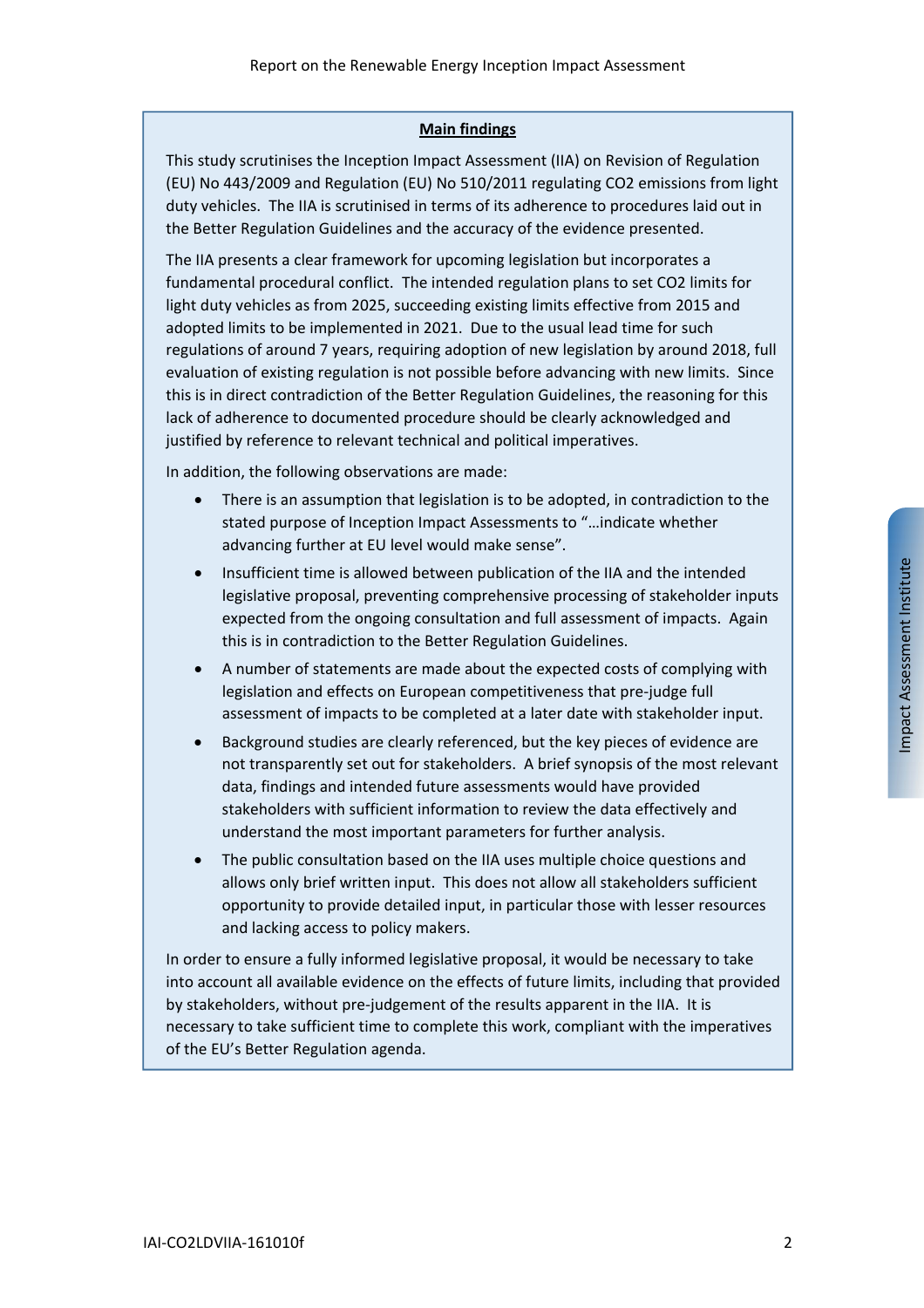#### Accompanying statement

This report has been written according to the guiding principles of the Impact Assessment Institute: transparency, objectivity, legitimacy and credibility. It analyses the subject matter from a purely factual and scientific point of view, without any policy orientation. In respecting these principles it has been compiled following its written Study Procedures<sup>1</sup>.

The analysis is open to review and criticism from all parties, including those whose work is scrutinised. Contacts with all relevant parties are recorded to ensure transparency and to guard against "lobbying" of the results.

By its nature the report has a critical characteristic, since it scrutinises the subject document with its main findings entailing the identification of errors, discrepancies and inconsistencies. In performing this work, the intention of the report is to be constructive in assisting the authors of the subject document and its background information as well as all relevant stakeholders in identifying the most robust evidence base for the policy objective in question. It should therefore be seen as a cooperative contribution to the policy making process.

This report is also to be considered as a call for additional data. Peer review is an essential step laid down in the procedures of the Impact Assessment Institute and this is manifested in the openness to further review and to identify new data. Even at publication of the final version, the report remains open to newly arising data, information and analysis, which could be taken into account in a future revised version.

The Impact Assessment Institute is a private foundation incorporated in March 2016 under Belgian law, number 0650.623.342. The Institute is inscribed in the EU Transparency Register, number 993290221302‐35.

<sup>&</sup>lt;sup>1</sup> "Procedures for Conduct of Studies", Impact Assessment Institute, December 2015 (http://www.impactassessmentinstitute.org/#!procedures/c1q8c)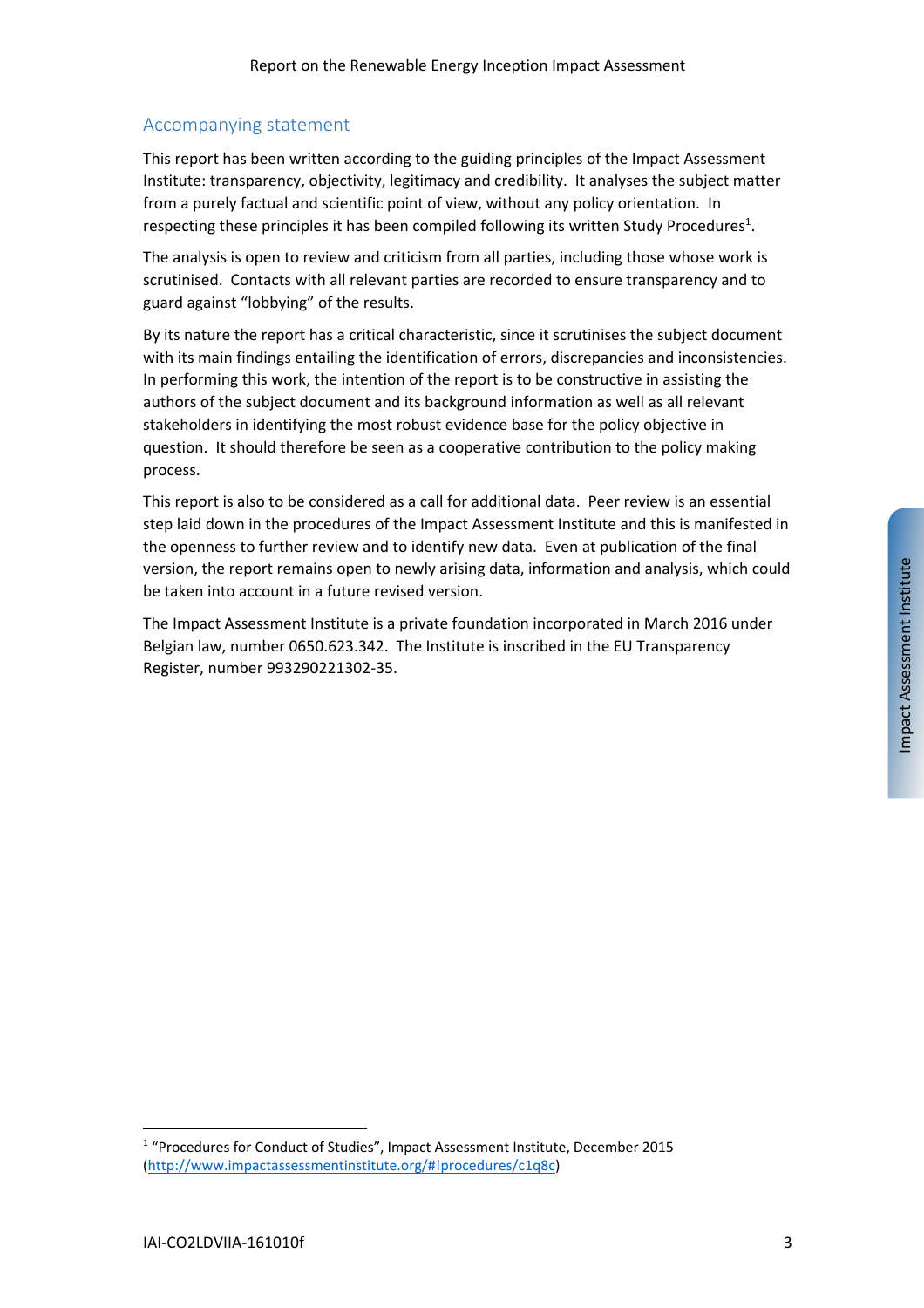# Visualisation

The following table provides a visual overview of the results of this report for each element of the evidence presented in the Impact Assessment, using an assessment from 1 to 7 to indicate the level of confidence  $(1 =$  highest,  $7 =$  lowest confidence level).

| <b>Element</b>  |                | <b>Assessment level &amp;</b><br>description (17)                   | <b>Notes</b>                                                                                                                                                                                                                            |  |  |
|-----------------|----------------|---------------------------------------------------------------------|-----------------------------------------------------------------------------------------------------------------------------------------------------------------------------------------------------------------------------------------|--|--|
| Rhetoric        | 3              | Several questions identified<br>on analysis and/or evidence         | The introductory section is mostly<br>balanced but I some cases statements<br>appear to prejudge the results of future<br>impact analysis.                                                                                              |  |  |
| Assumptions     | 4              | Concerns identified with<br>analysis and/or evidence                | The rhetorical issues above reflect<br>certain premature assumptions. In<br>addition, the clear intention to legislate<br>is in conflict with the purpose of the IIA<br>to determine the need and form of<br>future action at EU level. |  |  |
| Background data | $\overline{4}$ | Concerns identified with<br>analysis and/or evidence                | The background data is well established<br>and referenced, but is not fully<br>transparent to stakeholders due to its<br>length and lack of summary in the text.                                                                        |  |  |
| Analysis        | 5              | Substantial concerns<br>identified with analysis<br>and/or evidence | Evaluation of existing legislation has<br>not been performed due to<br>fundamental timing issues. The<br>reasoning has not been transparently<br>explained.                                                                             |  |  |
| <b>Results</b>  | $\overline{2}$ | Minor questions identified<br>on analysis and/or evidence           | The results are mostly neutral and<br>balanced for this stage in the process,<br>whereby in some cases premature<br>conclusions have been reached before<br>full assessment has been performed.                                         |  |  |
| Conclusions     | 4              | Concerns identified with<br>analysis and/or evidence                | Due to the issue of lack of evaluation of<br>existing legislation, the conclusions<br>have a fundamental deficit. In addition<br>there is a danger of prejudged effects<br>being carried over into the planned<br>legislation.          |  |  |

#### Key to assessment levels

| Correct<br>analysis, fully<br>evidenced | Minor<br>questions<br>identified on<br>analysis<br>and/or<br>evidence | Several<br>questions<br>identified on<br>analysis<br>and/or<br>evidence | <b>Concerns</b><br>identified<br>with analysis<br>and/or<br>evidence | Substantial<br>concerns<br>lidentified<br>with analysis<br>and/or<br>evidence | Serious<br>concerns<br>identified<br>with analysis<br>and/or<br>evidence | Incorrect<br>analysis<br>evidence<br>absent |
|-----------------------------------------|-----------------------------------------------------------------------|-------------------------------------------------------------------------|----------------------------------------------------------------------|-------------------------------------------------------------------------------|--------------------------------------------------------------------------|---------------------------------------------|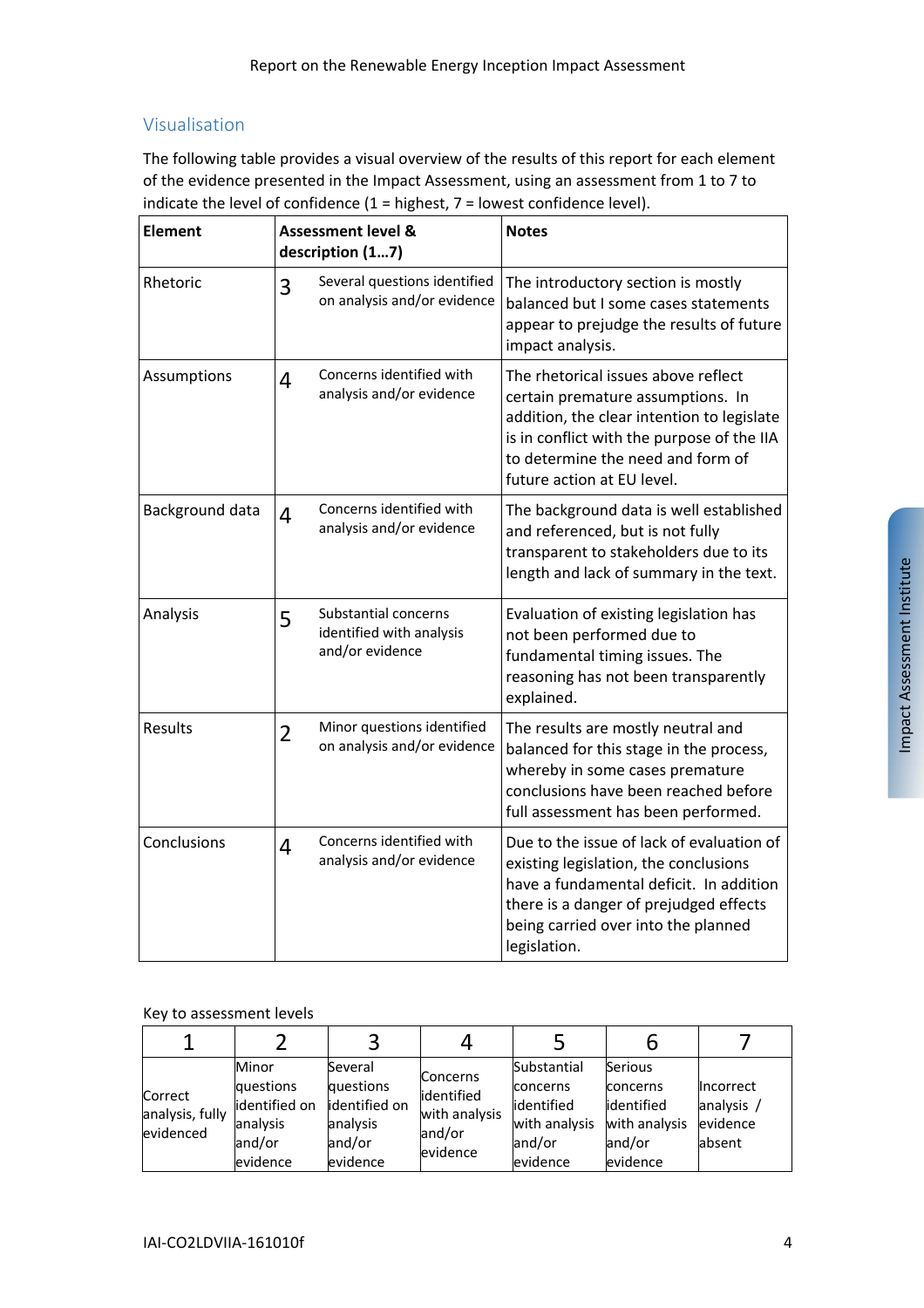# Table of Contents

| $\mathbf 1$    |       |  |                                                                         |  |  |  |  |  |  |  |
|----------------|-------|--|-------------------------------------------------------------------------|--|--|--|--|--|--|--|
| $\overline{2}$ |       |  |                                                                         |  |  |  |  |  |  |  |
|                | 2.1   |  |                                                                         |  |  |  |  |  |  |  |
|                | 2.1.1 |  |                                                                         |  |  |  |  |  |  |  |
|                | 2.1.2 |  |                                                                         |  |  |  |  |  |  |  |
|                | 2.1.3 |  |                                                                         |  |  |  |  |  |  |  |
|                | 2.1.4 |  |                                                                         |  |  |  |  |  |  |  |
|                | 2.2   |  |                                                                         |  |  |  |  |  |  |  |
|                | 2.2.1 |  |                                                                         |  |  |  |  |  |  |  |
|                | 2.3   |  | Section C: Data Collection and Better Regulation Instruments 10         |  |  |  |  |  |  |  |
|                | 2.3.1 |  |                                                                         |  |  |  |  |  |  |  |
| 2.3.2<br>2.3.3 |       |  |                                                                         |  |  |  |  |  |  |  |
|                |       |  |                                                                         |  |  |  |  |  |  |  |
|                | 2.4   |  |                                                                         |  |  |  |  |  |  |  |
| 3              |       |  | Evaluation of Section E: Preliminary Assessment of Expected Impacts  11 |  |  |  |  |  |  |  |
|                | 3.1   |  |                                                                         |  |  |  |  |  |  |  |
|                | 3.2   |  |                                                                         |  |  |  |  |  |  |  |
|                | 3.3   |  |                                                                         |  |  |  |  |  |  |  |
|                | 3.4   |  |                                                                         |  |  |  |  |  |  |  |
|                | 3.5   |  |                                                                         |  |  |  |  |  |  |  |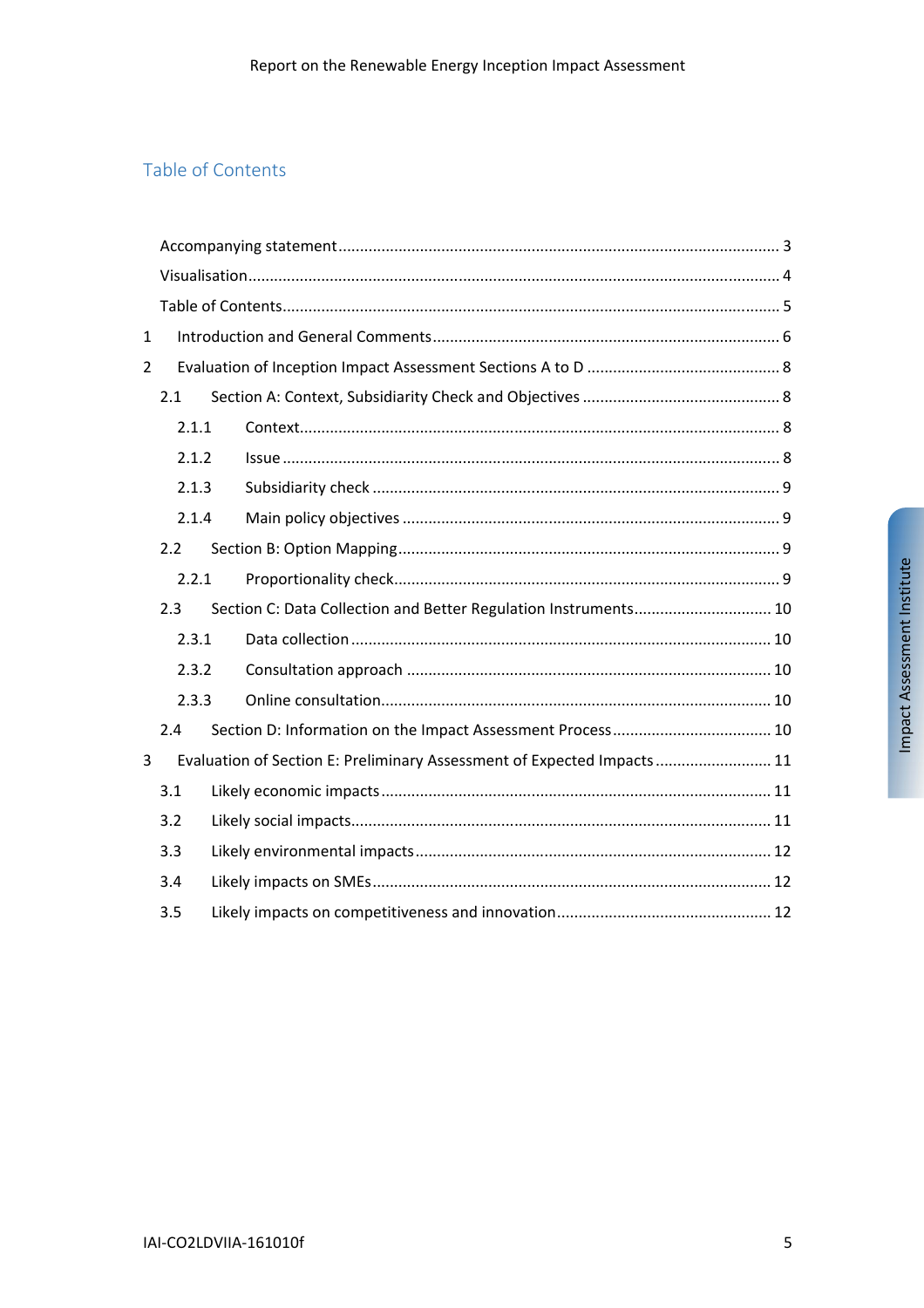# 1 Introduction and General Comments

This study scrutinises the Inception Impact Assessment 'Revision of Regulation (EU) No 443/2009 and Regulation (EU) No 510/2011 regulating CO2 emissions from light duty vehicles – 2015/CLIMA/019'.

Inception Impact Assessments were introduced, according to the May 2015 Better Regulation guidelines, in order to "provide a comprehensive basis for stakeholders to provide feedback, information and opinions". The Guidelines also state "Preliminary analyses in the Inception IA and early in the IA process should clarify the legal basis and indicate whether advancing further at EU level would make sense" and "The inception Impact Assessment is the initial description of the problem".

This study evaluates both the general added value of this example of an Inception Impact Assessment (IIA) in comparison to these stated objectives, as well as scrutinising the specific evidence that it provides.

The timings and ordering of the legislative processes relevant to this area of policy give rise to some concerns. In particular:

- The evaluation of the current legislation setting CO2 emissions limits for car and vans was published in April 2015. However, full implementation of the limits was completed only in 2015 for cars and not until 2017 for vans. Further, new (lower) limits for both cars and vans are to be implemented by 2021. It is therefore not possible for the evaluation to have assessed all the effects of the 2015/2017 legislation comprehensively, nor is any evaluation of the more relevant 2021 regulation possible until a later date.
- It is understood that the decision to legislate has already been made, contradicting the intention stated in the Better Regulation Guidelines that the Inception Impact Assessment is to "…indicate whether advancing further at EU level would make sense".
- The IIA was published in July 2016. According to the "Indicative Planning" field in the title section, the legislative proposal and Impact Assessment are expected to be adopted in Q1 2017. The intervening 6‐9 months risk not to be sufficient time for compiling the full impact Assessment that allows taking into full account the results of the consultation, to be completed in October after its three‐month run.
- The consultation for the Impact Assessment was published immediately before the holiday period. This is in direct contradiction to the stated aim of the Commission to engage more effectively and positively with stakeholder organisations, who normally require a number of people to be present to contribute to and agree responses. For some organisations, there may be a six‐week period until the beginning of September during which they are not able to make progress in compiling their position, effectively halving the time available for consultation to 6 weeks. The consultation period should have been extended.

The procedures followed in this case do not align to the intentions of the Better Regulation Guidelines and the Inception Impact Assessment does not meet its goal to "provide a comprehensive basis for stakeholders to provide feedback, information and opinions".

It is however understood that the conditions of policy making in this domain may require a different rhythm to that proposed in the Better Regulation Guidelines. Each of the existing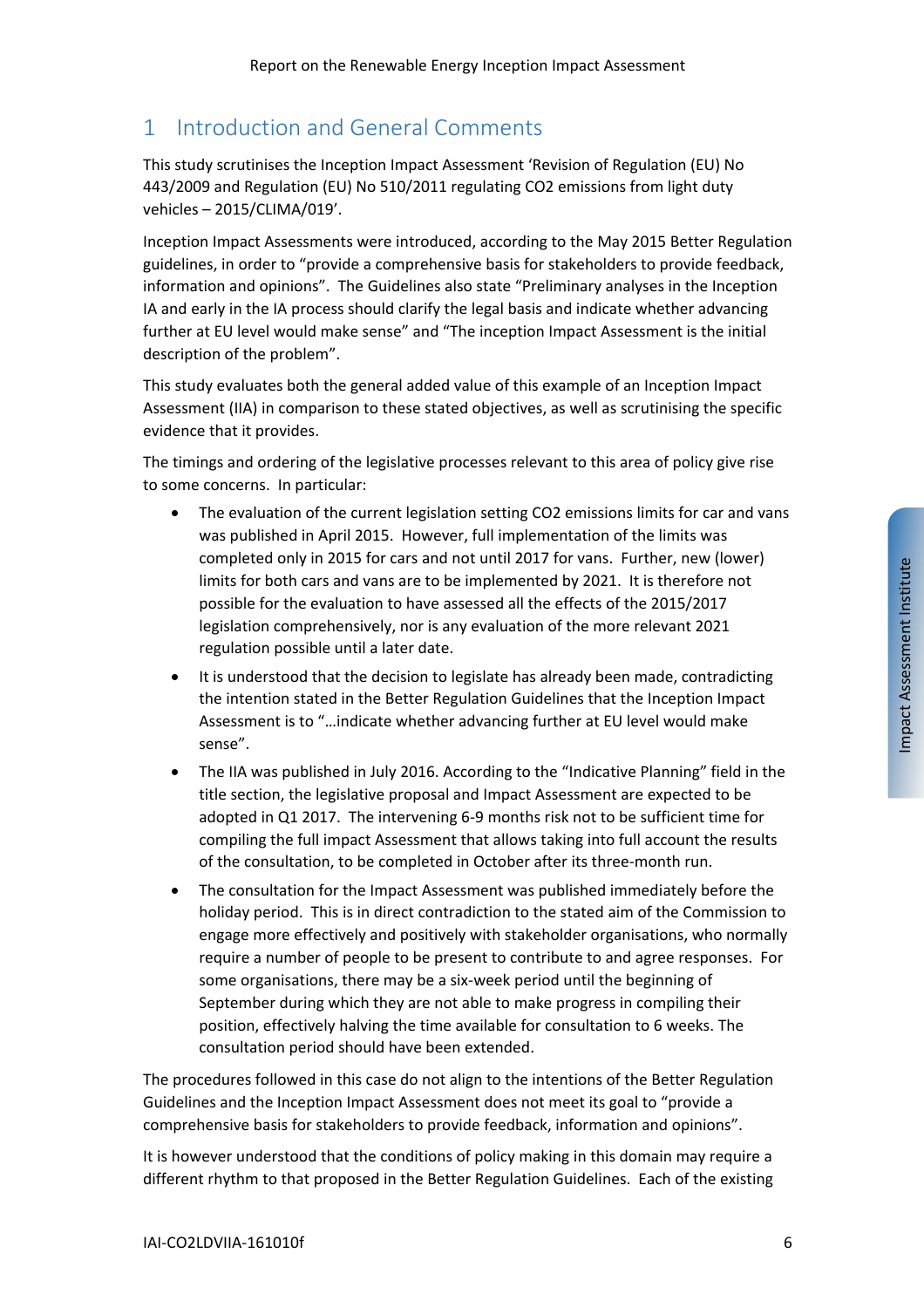pieces of legislation on CO2 emissions from cars and vans was formally adopted by the EU institutions with 6 to 7 years' lead time before the date of full implementation, initially 2015 for cars and 2017 for vans. For both cars and vans, a further set of new limits will come fully into force in 2021. Full adherence to proper legislative procedure would require the 2021 regulation to have been fully implemented and an evaluation performed, leading eventually to new legislation. Complying with the 6‐7 years' typical lead time, implementation of new legislation could, following this timing scheme, not be expected before about 2030.

The Commission is targeting an implementation date of 2025 for the new legislation, which it is directed to do by a clause in the legislative act setting the 2021 limits. Consistent legislative procedure and full assessment of evidence therefore are in conflict with institutional requirements. In cases such as this, it is necessary for the Commission to state explicitly that there is an imperative to proceed more quickly than Better Regulation procedures would recommend, and to explain fully the nature of that imperative.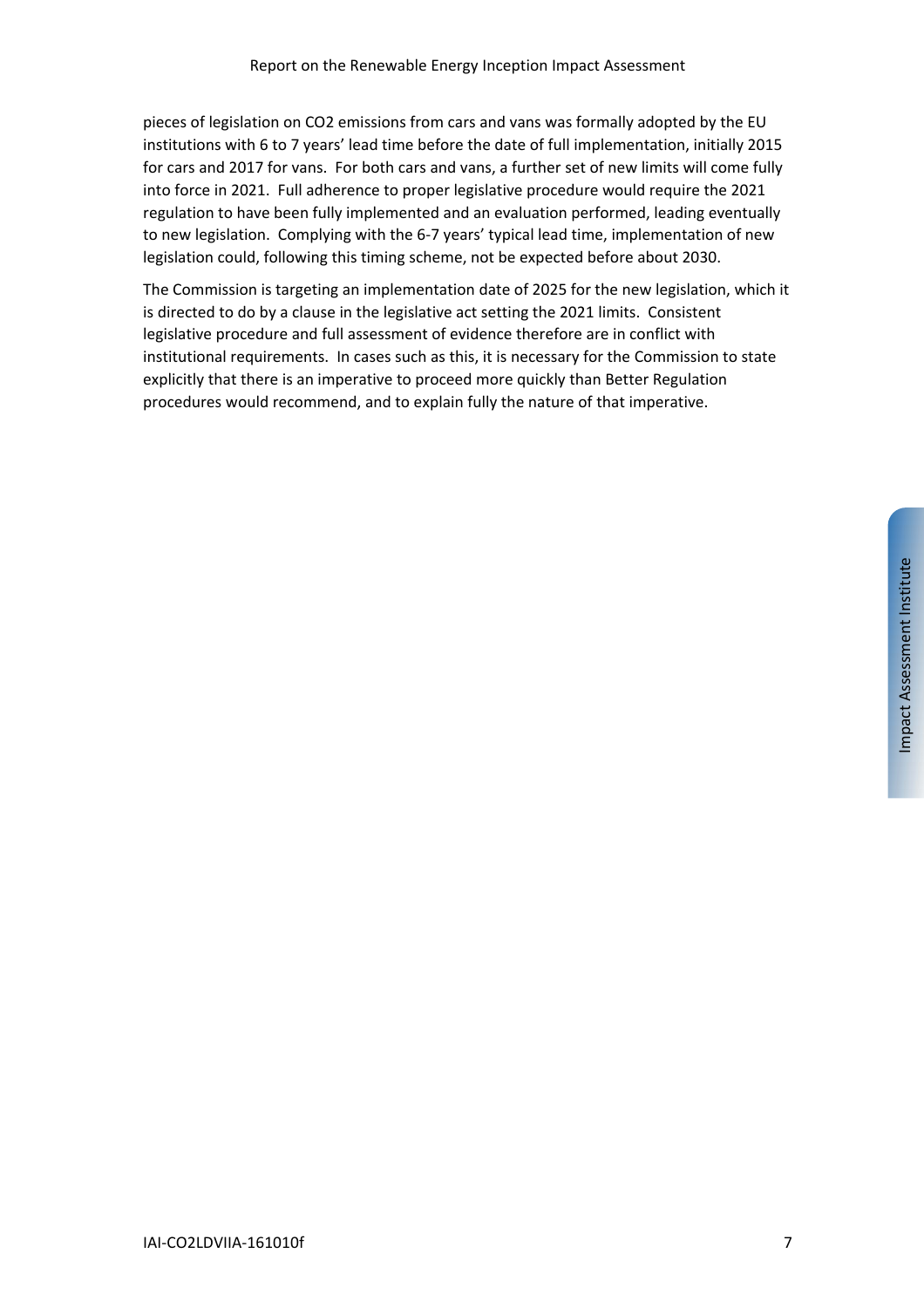# 2 Evaluation of Inception Impact Assessment Sections A to D

Sections A to D of the IIA cover the background, policy options and data to be used as the basis for the Inception Impact Assessment and for the future Impact Assessment. Each of the sections are assessed qualitatively in terms of the accuracy of the rhetoric, assumptions, data and analysis used.

# 2.1 Section A: Context, Subsidiarity Check and Objectives

## 2.1.1 Context

This introductory part provides a generally neutral and informative overview of the legislative framework for the initiative in question. In particular, it focuses factually on previous relevant activity in this domain and maps out a plan for future legislation.

#### 2.1.2 Issue

The first half of this section, up to and including the three bullet points, presents a generally balanced and factual appraisal of the current situation and the need for action, appropriate for a section entitled "Issue".

One observation is made on the statement that "The….market failure is that the cost of CO2 emissions to society is an external cost which vehicle purchasers do not directly experience…". CO2 emissions are (with current conventional technology) directly proportional to fuel consumption. Consumers therefore directly experience this through the cost of fuel, of which in most of Europe, tax is the majority component. This does not negate the fact that there are barriers to effective policy making to reduce CO2 emissions from light duty vehicles, but is an important factual setting for the conditions that are encountered.

The second half of this section goes beyond the description of the issue and provides arguments for the introduction of regulations and indicates some expected impacts. These elements belong in the later sections on option mapping and assessment of impact and their inclusion is premature in this "Issue" section.

The following observations are made on certain statements:

- The statement that "They [global industries] will be able to benefit from global demand for such technologies" requires evidence and analysis to corroborate. There are many factors involved, not least the unknown future status of regulations in other global regions.
- Further the text states "Society as a whole will benefit since GHG emissions will be reduced at low cost;". The cost is one of the main parameters that will be analysed in the Impact Assessment, depending on detailed evaluation of the overall costs and benefits. Such statements need to be based on the evidence, which is still to be compiled and processed.
- The update of new powertrain technologies is likely to improve air quality only if the result is to introduce alternative fuel vehicles, especially zero emission technologies such as fully electric vehicles in material volumes, or to enhance fleet renewal (replacement of higher‐polluting vehicles with lower‐polluting ones). If legislation leads only to more efficient conventional technology (internal combustion engines),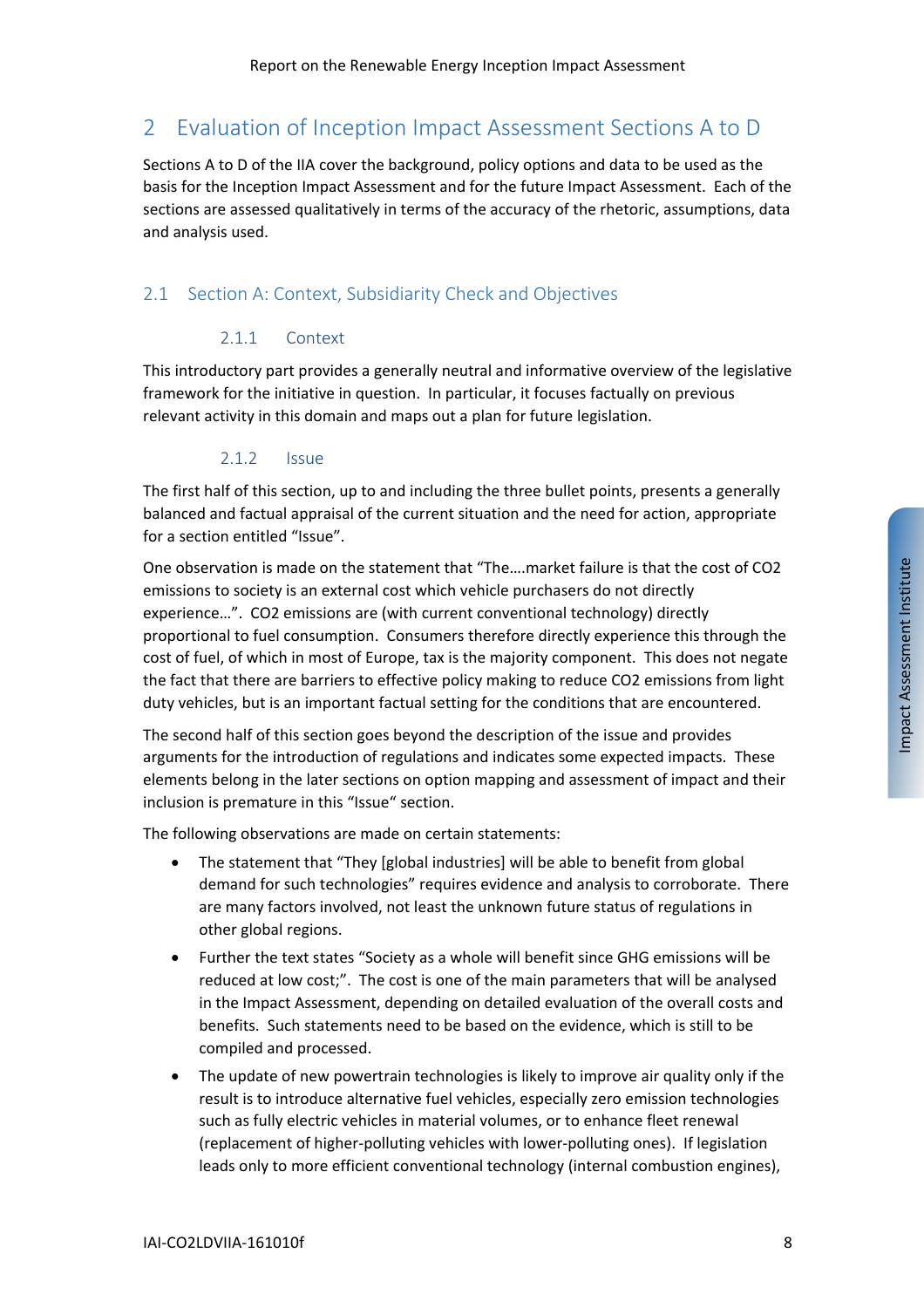their emissions are likely to be characterised by compliance with emissions standards (currently EURO 6) with a sufficient safety buffer. Additional evidence would be necessary to justify the expectation of lower pollutant emissions due to CO2 legislation.

# 2.1.3 Subsidiarity check

The subsidiarity argument is clear for this area of policy due to the deeply embedded single market for automotive products, and is appropriately articulated.

#### 2.1.4 Main policy objectives

The description of the objectives, articulated in the first paragraph, though brief, is a proper presentation of the primary aim and the conditions under which it should be achieved.

The statement that, without action, the share of current EU GHG emissions represented by car and light commercial vehicle emissions of CO2 would likely increase, is not directly relevant to the policy area. Relevant is the reduction of transport GHG emissions contributing to a reduction of overall GHG emissions. As an illustrative example, if by 2030 overall GHG emissions of cars and light commercial vehicle dropped by 40% and all other GHG emissions dropped by 50%, the share of car and light commercial vehicles emissions would increase, but the overall effect would be a drop compliant with current EU policy.

The policy objectives in this respect should therefore be objectively and consistently characterised in relation to the overall EU objectives, in order to guide appropriately the full Impact Assessment and legislative proposal.

# 2.2 Section B: Option Mapping

This section provides a clear overview of the options under consideration and appears to allow for flexibility and openness in the ongoing process.

Only one comment is made in this respect: the options for utility parameter are limited to mass and footprint. However, other options for utility parameter have been considered in previous policy making cycles<sup>i,ii</sup>. It would be appropriate either to open the evaluation to other parameters or to provide a fully evidenced explanation of the reasoning for limiting to these two parameters.

# 2.2.1 Proportionality check

This section correctly identifies the material scale of the impacts of LDV CO2 emissions and therefore of potential measures for reducing them.

However, the text refers to "significant economic benefits" of measures to set mandatory targets. The effects of the potential legislation are to be investigated by the full Impact Assessment based on in‐depth analysis and input from stakeholders. It is therefore premature to assume any effects (whether benefits or disadvantages) until that analysis has been completed and scrutinised.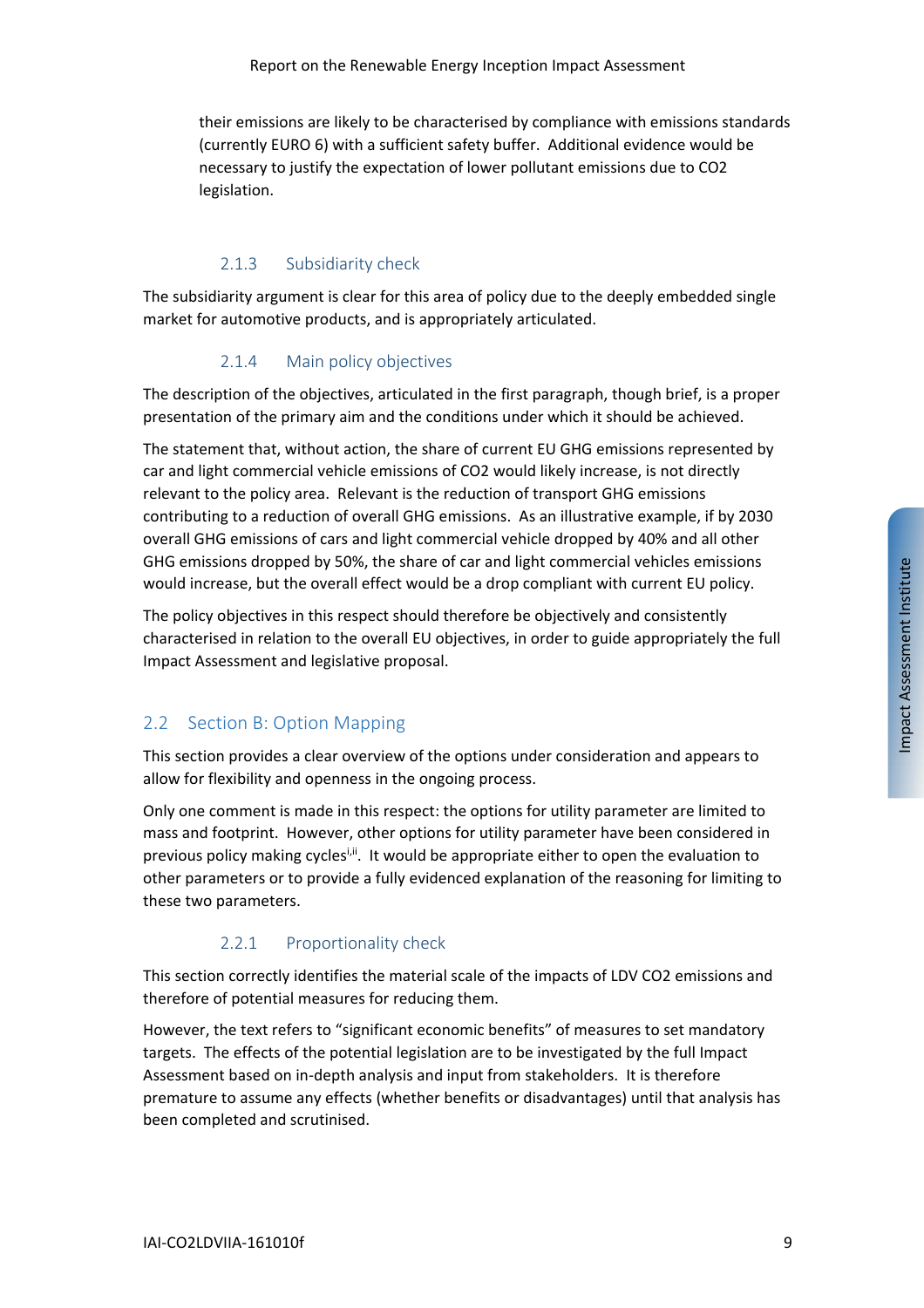## 2.3 Section C: Data Collection and Better Regulation Instruments

#### 2.3.1 Data collection

The data collection page only refers to the previous studies relevant to this area, amounting to about 1300 pages in total. In addition to the list, an indication of which are the most relevant documents and a brief synopsis of the main relevant findings would have been useful. This would direct stakeholders efficiently to the most valuable data and avoid the need to review this extensive material comprehensively when attempting to gain an understanding of the background. The hyperlinks to the completed studies are a useful addition providing quick access to the studies.

#### 2.3.2 Consultation approach

The consultation approach appears to include all standard elements for gathering information.

#### 2.3.3 Online consultation

The online consultation is intended as an opportunity for all stakeholders to provide input and opinions.

The consultation is mainly composed of multiple choice questions reflecting the content of the Inception Impact Assessment. This will provide a statistical understanding of the opinions of the engaged stakeholders.

However, the consultation allows only 2200 characters for written input in total in three sections, which is less than a full page of text overall. This formal public channel for consultation therefore does not allow stakeholders to provide detailed assessment of impacts according to their expertise. This is a detriment to the process, since some stakeholders with valuable information may not have the resources or contacts to be involved in stakeholder meetings or bilateral meetings. Even though any stakeholder may provide information directly to the Commission, it would be more effective and inclusive to enable all stakeholders to provide detailed data systematically through this public consultation, generating a standardised channel of input.

The format of the multiple‐choice questionnaire and the text of the questions creates significant potential for ambiguity, since important detail is lost. For example in the consultation section "Main policy objectives", the three objectives "Ensuring technology neutrality…", "Ensuring competitive neutrality…" and "Preserving the competitiveness of…manufacturing" are open to interpretation. These are not discreet or binary concepts but are characterised by nuance and objective understanding. The three possible answers ("important", "neutral" and "unimportant") cannot be expected to capture the intention of the responder.

It is therefore likely that the statistical results of the consultation will not provide a sufficiently coherent reflection of the views of stakeholders.

#### 2.4 Section D: Information on the Impact Assessment Process

No information is provided on the process for compilation of the Impact Assessment itself. This section would have benefitted from the following information: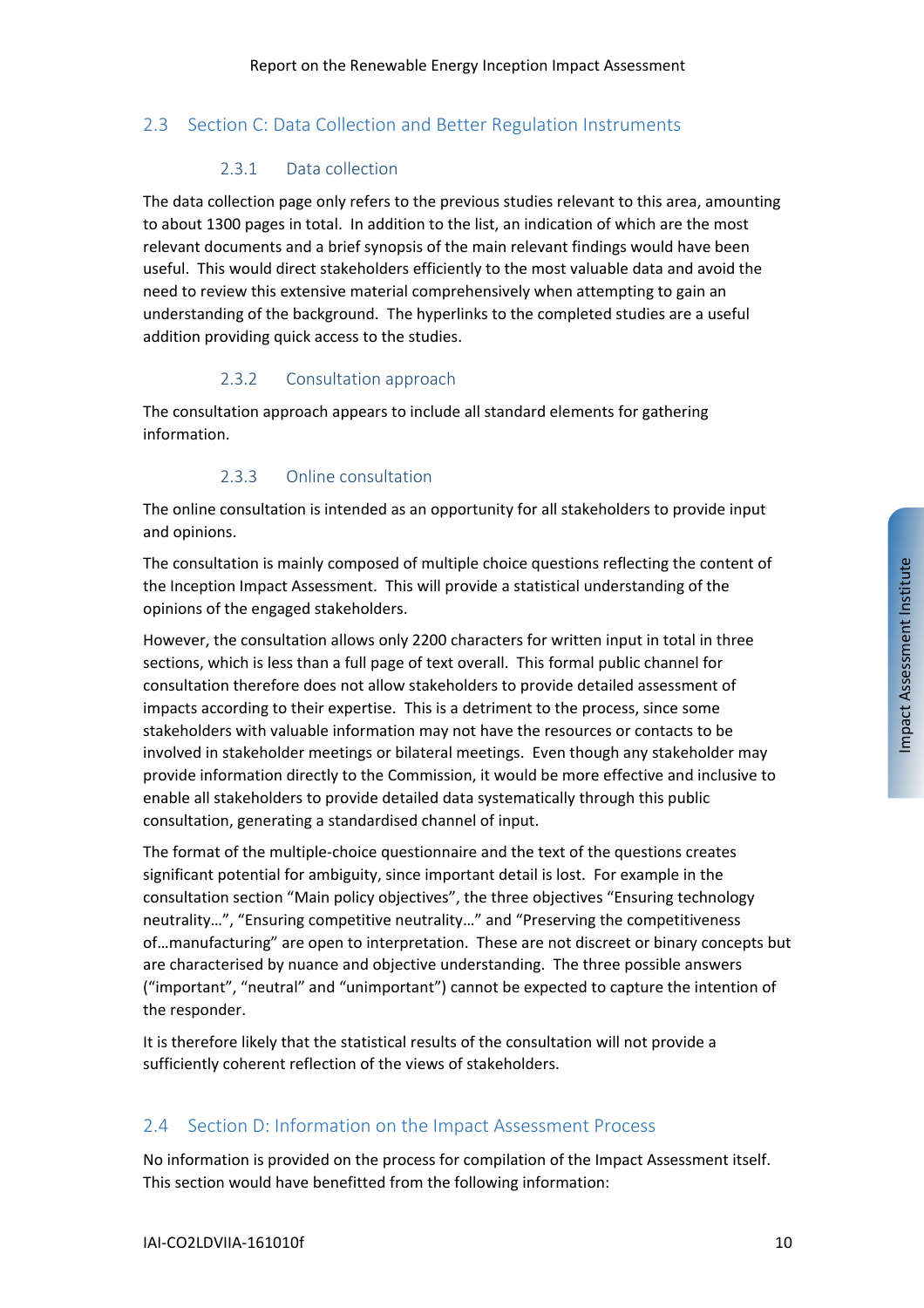- An explanation of how the IA work is led. It is assumed this is done by DG CLIMA but this should be explicitly stated.
- The DGs that are most actively involved, amongst those identified as having designated representatives, to enable stakeholders to target any data or queries most effectively.
- How the IA will be compiled, in particular if the work is to be done within the Commission or if external consultants are to be involved.
- Information on the tendering process to external consultants or a reference thereto.
- The main documentation to be fed into the process (linking to Section D).

The above information would give greater transparency and confidence to stakeholders on the process.

# 3 Evaluation of Section E: Preliminary Assessment of Expected Impacts

Comments are included below for the sections for which issues have been identified. For the other sections (impact on "simplification", "public administration", "third countries"), no material issues were identified in the text, which was found to be balanced and measured for the purposed of an Inception Impact Assessment.

#### 3.1 Likely economic impacts

This section includes a passage discussing how manufactures may take on any added costs of vehicle CO2 reduction measures without affecting the list price of the vehicle. This is a valid consideration, but appears to be rather narrow issue to warrant a standalone statement, since there are likely to be many influences on cost and price that need to be taken into account in the assessment of all relevant impacts.

The text refers to an "offsetting reduction in fuel consumption and thus running costs" for purchasers. It should be specified that such an offset could be partial, full or overcompensating, depending on the detailed costs and benefits of measures employed. This should be evaluated in the full Impact Assessment.

Further, it states "It is likely that the overall impact will lead to fuel savings which outweigh additional costs or at worst be roughly neutral". Until the full analysis is performed, the direction and magnitude of the overall cost effect cannot be stated with any confidence. It is premature to make this statement without a full and robust analysis.

#### 3.2 Likely social impacts

The opening sentence of this section, that "…the expected additional technology cost appears to be substantially lower than the average level of optional extras purchased by buyers of new cars...", relies a similar assumption to that in section 3.1 above. If there is evidence for this phenomenon, it should be published or referenced in the IIA, otherwise it is premature to make this statement.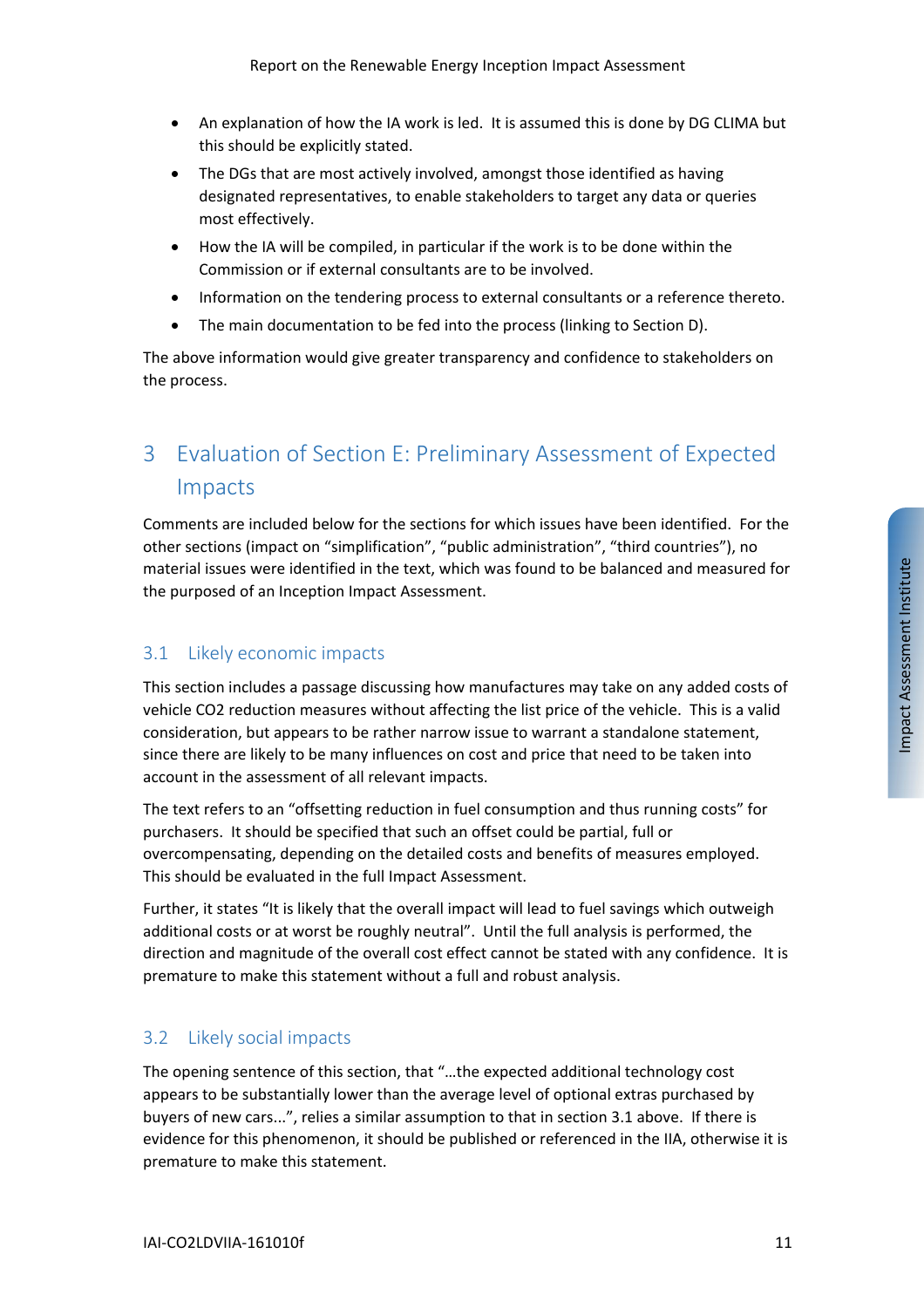# 3.3 Likely environmental impacts

The main environmental impact of reduction in CO2 emissions is appropriately articulated.

Since the expected legislation does not directly target pollution, the expectation of reduced pollutant emissions is likely only to be true if there is less driving overall or increased uptake of fundamentally lower emission levels (e.g. zero‐emission electric vehicles) replacing conventional ones or faster fleet renewal in general. Whether these outcomes are realised will depend on the stringency of the eventual legislative targets and their effect on purchasing and driving habits. This cannot be currently ascertained and the expectation can validly only be expressed as an objective at this time.

## 3.4 Likely impacts on SMEs

This section correctly identifies large companies as those expected to experience the major effects relating to vehicle production.

However, SMEs are prolific purchasers of light vehicles, in particular light commercial vehicles. Since the effects of CO2 emissions legislation are expected to be reduced fuel costs and uptake of vehicle measures with potentially increased cost, effects on SMEs are likely to arise, the direction and magnitude of which should be ascertained through full Impact Assessment.

## 3.5 Likely impacts on competitiveness and innovation

This section states that the competitive impacts of regulations are likely to be neutral, referring to a European Commission studyii. However, the referenced study states on page 7 "*Competitiveness impacts are definitely expected if ...*" and on page 9 "*Competitiveness impacts are likely to occur if…*", indicating identified circumstances under which impacts would not be neutral.

On page 11 of the same study it states "It is concluded that post 2020 EU LDV CO2 legislation has no direct impacts on the cost competitiveness of EU car manufacturing as the legislation is targeted at the CO2 performance of vehicles and not at factors that determine the costs of producing cars or their components". This appears to be in contradiction with the expectation stated in the IIA section "Likely economic impacts" that "*There is likely to be an additional cost for the deployment of CO2 reducing technology in vehicles"*.

At this time no clear conclusion can be reached from the evidence available and it appears to be premature and contradictory to state that competitiveness impacts are likely to be neutral, nor to state that they are likely to be positive or negative. Since "improving the competitiveness of EU manufacturing" is stated in the IIA as one of the Main Policy Objectives, it would be important to ensure a full and balanced assessment of this aspect in the final Impact Assessment.